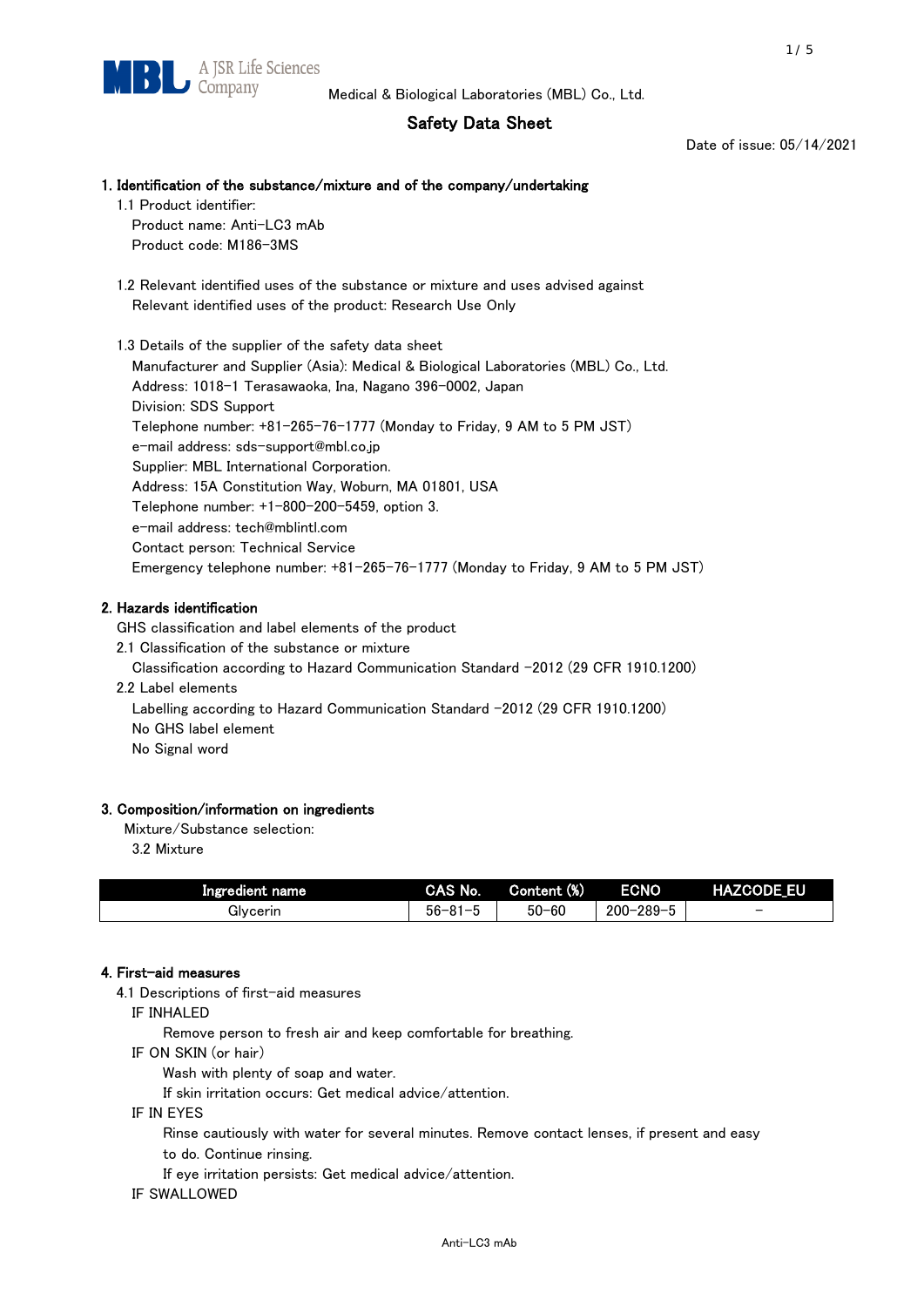Rinse mouth.

#### 5. Fire-fighting measures

#### 5.1 Extinguishing media

Suitable extinguishing media

Use appropriate extinguishing media suitable for surrounding facilities.

Unsuitable extinguishing media

Unsuitable extinguishing media data is not available.

5.2 Specific hazards arising from the substance or mixture

Specific hazards arising from the substance or mixture is not available.

5.3 Advice for firefighters

Specific fire-fighting measures

Evacuate non-essential personnel to safe area.

#### 6. Accidental release measures

 6.1 Personnel precautions, protective equipment and emergency procedures Wear proper protective equipment.

6.2 Environmental precautions

Prevent spills from entering sewers, watercourses or low areas.

6.3 Methods and materials for containment and cleaning up

 Absorb spill with inert material (dry sand, earth, et al), then place in a chemical waste container.

6.4 Reference to other sections

Refer to section 13

## 7. Handling and storage

 7.1 Precautions for safe handling Preventive measures (Safety treatments) Avoid contact with skin. Avoid contact with eyes. Safety measures data is not available. Any incompatibilities data is not available. Advice on general occupational hygiene Do not get in eyes, on skin, or on clothing. Do not eat, drink or smoke when using this product. Wash hands thoroughly after handling. 7.2 Storage Conditions for safe storage Keep container tightly closed.

Keep cool. Protect from sunlight.

Container and packaging materials for safe handling data is not available.

7.3 Specific end use(s)

Research use only.

#### 8. Exposure controls/personal protection

 8.1 Control parameters Adopted value Adopted value in ACGIH is not available. OSHA-PEL (Glycerin)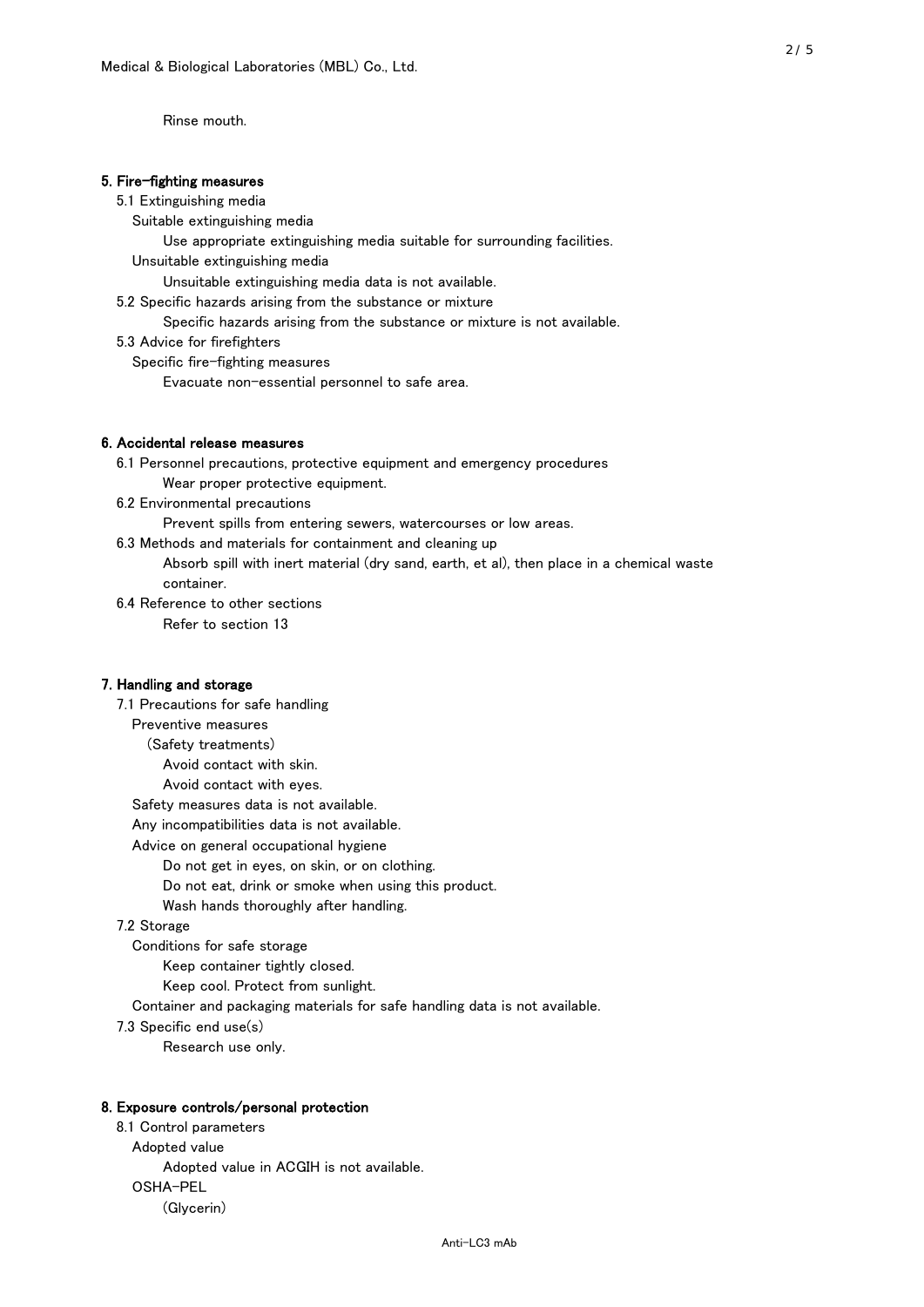TWA: 15mg/m3 (Total dust) TWA: 5mg/m3 (Respirable fraction) NIOSH-REL (Glycerin) See Appendix D 8.2 Exposure controls Appropriate engineering controls Do not use in areas without adequate ventilation. Washing facilities should be available. Individual protection measures Hand protection Wear protective gloves. Eye protection Wear eye/face protection. Skin and body protection Wear protective clothing.

#### 9. Physical and Chemical Properties

 9.1 Information on basic physical and chemical properties Physical state: Liquid Color: Colorless Odor data is not available. Melting point/Freezing point data is not available. Boiling point or initial boiling point data is not available. Flammability (gases, liquids and solids) data is not available. Lower and upper explosion limit/flammability limit data is not available. Flash point data is not available. Auto-ignition temperature data is not available. Decomposition temperature data is not available. pH: Neutral Kinematic viscosity data is not available. Solubility: Water solubility: miscible Solubility in solvent data is not available. n-Octanol/water partition coefficient data is not available. Vapor pressure data is not available. Density and/or relative density data is not available. Oxidising properties data is not available. No Particle characteristics data is not available. 9.2 Other information Other information is not available. 10. Stability and Reactivity 10.1 Reactivity Reactivity data is not available. 10.2 Chemical stability Stable under normal storage/handling conditions. 10.3 Possibility of hazardous reactions

Possibility of hazardous reactions data is not available.

## 10.4 Conditions to avoid

Conditions to avoid data is not available.

#### 10.5 Incompatible materials

Incompatible materials data is not available.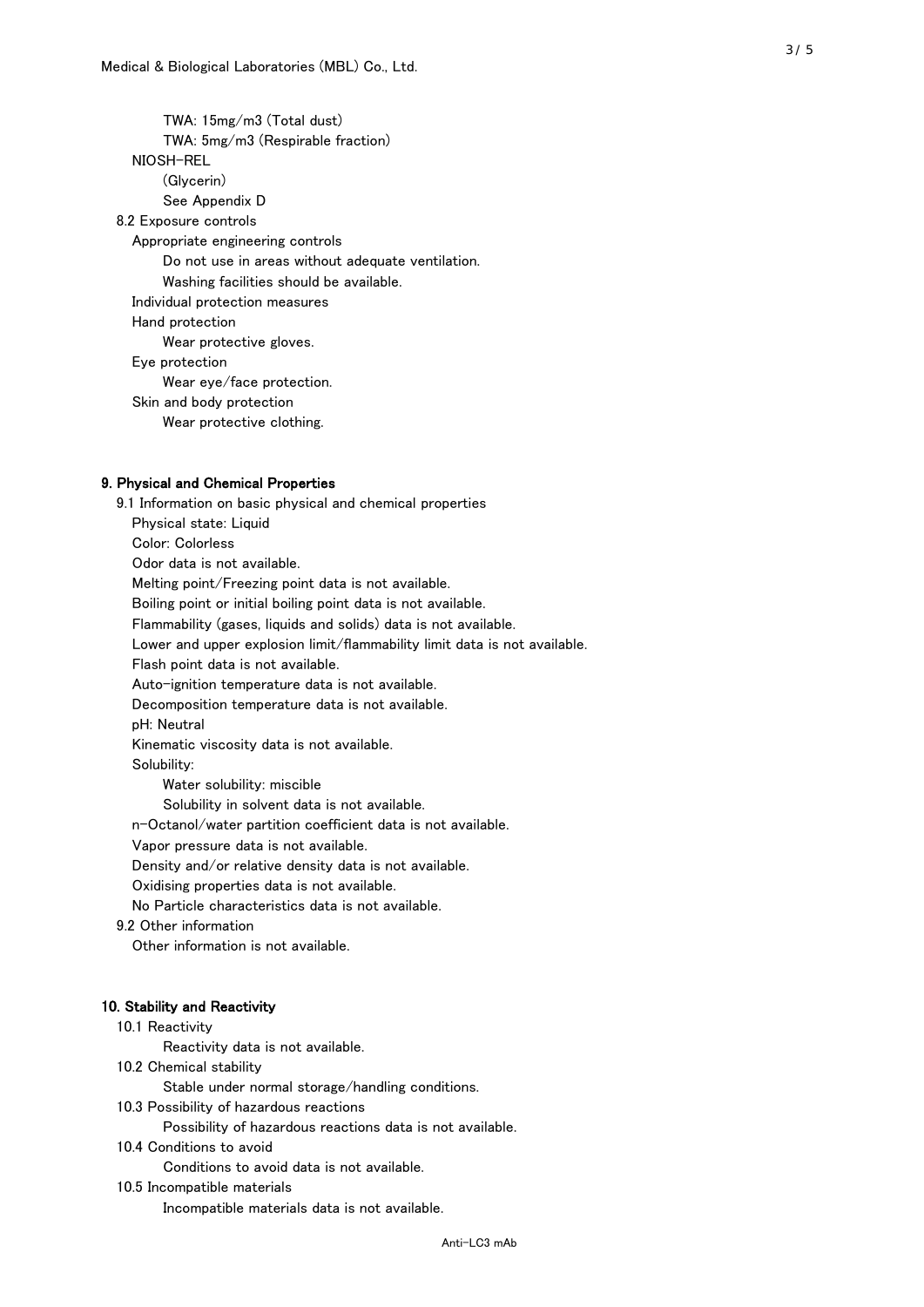10.6 Hazardous decomposition products Hazardous decomposition products data is not available.

## 11. Toxicological Information

 11.1 Information on toxicological effects Acute toxicity data is not available. Irritant properties Skin corrosion/irritation data is not available. Serious eye damage/irritation data is not available. Allergenic and sensitizing effects data is not available. Mutagenic effects data is not available. Carcinogenic effects data is not available. Teratogenic effects data is not available. Reproductive toxicity data is not available. STOT

STOT-single exposure data is not available.

STOT-repeated exposure data is not available.

Aspiration hazard data is not available.

#### 12. Ecological Information

12.1 Ecotoxicity

Ecotoxicity data is not available.

Water solubility

(Glycerin)

miscible (ICSC, 2006)

12.2 Persistence and degradability

Persistence and degradability data is not available.

12.3 Bioaccumulative potential

(Glycerin)

log Pow=-1.76 (ICSC, 2006)

12.4 Mobility in soil

Mobility in soil data is not available.

12.7 Other adverse effects

Ozone depleting chemical data is not available.

#### 13. Disposal considerations

 Description of waste residues and information on their safe handling and methods of disposal, including the disposal of any contaminated packaging

13.1 Waste treatment methods

Dispose of contents/container in accordance with local/national regulation.

Contaminated packing

Dispose of container after using the contents completely.

#### 14. Transport Information

 UN No., UN CLASS 14.1 UN No. or ID No.: Not applicable Not applicable to IMDG Code Not applicable to IATA Dangerous Goods Regulations

 14.5 Environmental hazards MARPOL Annex III - Prevention of pollution by harmful substances Marine pollutants (yes/no): no